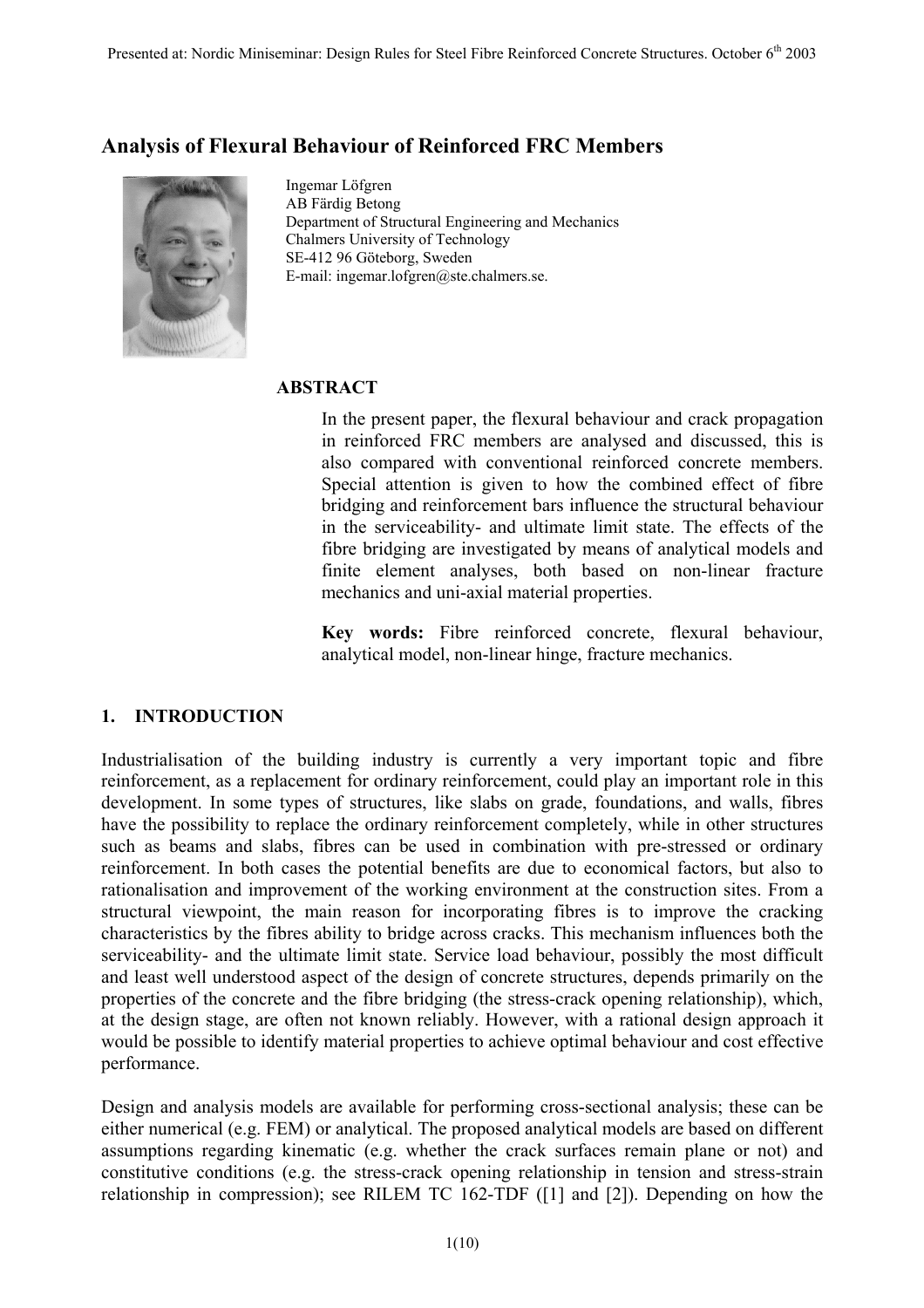tensile response is represented two approaches exists, *viz*. the stress-strain ( $\sigma$ - $\varepsilon$ ) approach and the stress-crack opening  $(\sigma w)$  approach. For the stress-strain approach two possibilities exists: to use the uni-axial behaviour or to represent the post-peak material behaviour with equivalent, or residual, flexural tensile strengths, which are determined from a three-point bending test (see e.g. [2]). Analysis can also be carried out by describing the cracked section as a non-linear hinge, as initially proposed by Ulfkjær *et al.* [3], and later by Pedersen [4], Cassanova & Rossi [5], and Olesen [6], based on a stress-crack opening relationship. The main drawback with the stress-strain approach is how the stress-strain relationship should be determined without violating the true fracture behaviour. Does the influence length (used to transform the stresscrack opening relationship into a stress-strain relationship) depend on the type of fibre, on loading conditions, on geometry, or, in the case where conventional reinforcement is combined with fibres, the average crack spacing? Furthermore, the equivalent, or residual, flexural strength is size dependent, as it is determined from a beam with a specific depth, and a size factor has to be introduced if the member depth is larger than the tested beam. There is also a disadvantage when designing structural members with a combination of bending moments, axial load, and restraint forces as the flexural strength is evaluated on a three-point bending specimen where no axial force is present. Also the stress-crack opening approach has its drawbacks: how to determine the length of the non-linear hinge; and are the kinematic assumptions correct?

Most of the proposed analytical models focuses on sections without conventional reinforcement; for example the fracture-mechanics based design approach for fibre-reinforced tunnel linings proposed by Nanakorn & Horii [7], or models for performing inverse analysis to determine material properties from a three-point bending test, see RILEM TC 162-TDF [1], Kitsutaka [8], and Stang & Olesen [9]. Moreover, most of the suggested models for reinforced FRC members are design models to predict the maximum moment resistance and do not provide much information of the crack propagation stage. Often the shape of the tensile softening relationship is ignored, to simplify analysis a plastic stress distribution is assumed, and the possible negative effect of a normal force acting on the cross section are also neglected in several models. Olesen [10] developed a non-linear hinge model to also consider de-bonding between reinforcement and concrete, the length of the hinge is the average crack spacing (which is a function of the load and changes during analysis), but the stress-crack opening relationship adopted is a dropconstant and in compression the concrete behaves elastic. Barros & Figueiras [11] proposed a layered approach for the analysis of SFRC cross sections under bending and axial forces. The model was based on a stress-strain concept, with a bi-linear tension softening relationship and a non-linear stress-strain relationship in compression. The fracture energy, *G*<sub>F</sub>, together with the average crack spacing was used to determine the tension softening relationship. Furthermore, the tension-stiffening phenomenon was considered with a cracked reinforced concrete tie stiffening the reinforcement. The approach taken here is based on non-linear fracture mechanics, the fictitious crack (or cohesive crack) as suggested by Hillerborg *et al.* [12] and Hillerborg [13], and the concept of the non-linear hinge.

## **2. MODEL FOR FLEXURAL BEHAVIOUR**

## **2.1 Analytical model for flexural behaviour for reinforced FRC members**

The non-linear hinge approach, as described above, can also be used for beams with a combination of conventional reinforcement and fibres, see Figure 1. Based on the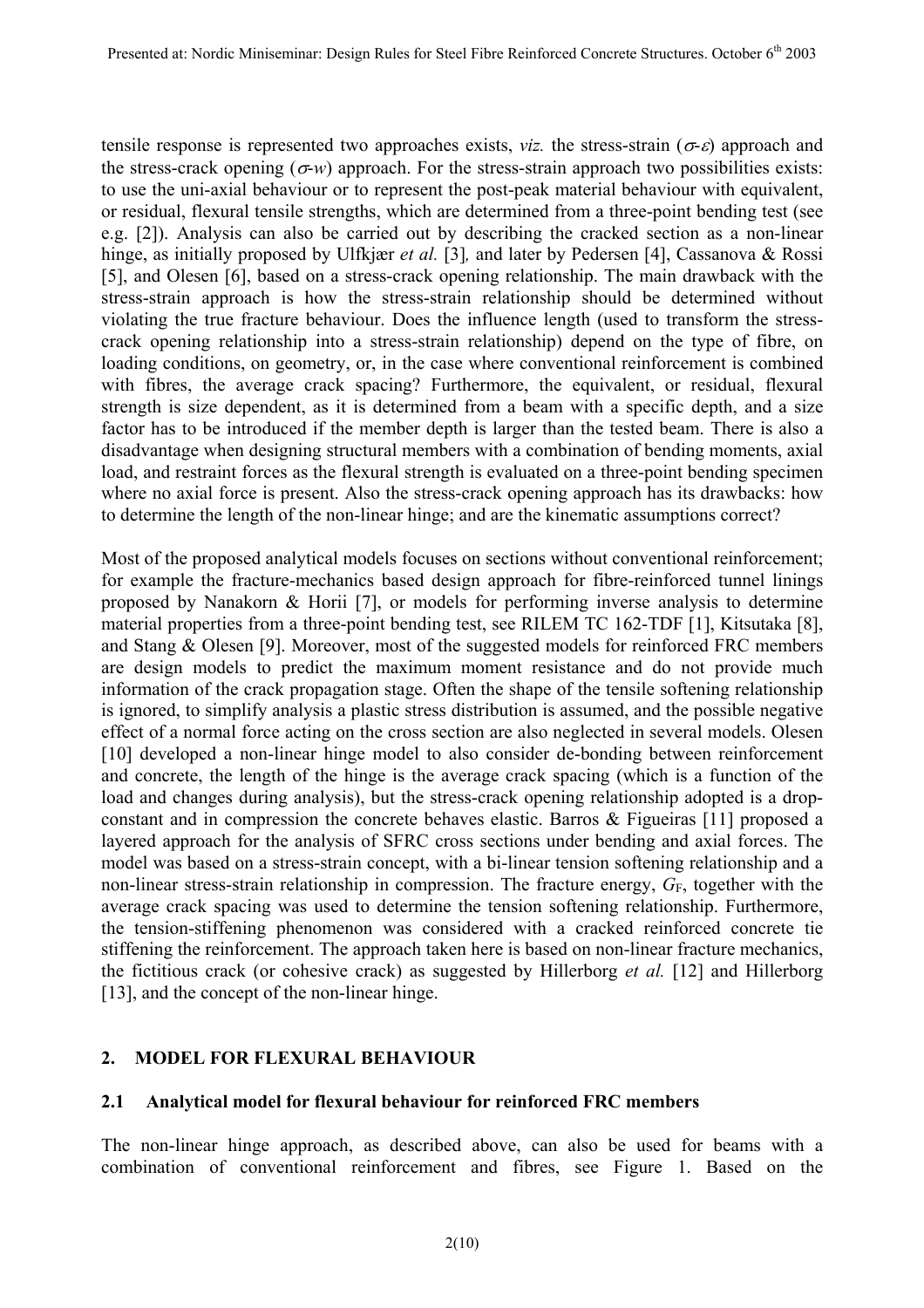recommendations of RILEM TC 162-TDF [1], a simplified model for sectional analysis, based on the non-linear hinge concept, can be established. The following assumptions are introduced:

- the cross-section is subjected to a bending moment, *M*, and a normal force, *N* (no longterm effects are considered);
- the average strain in the reinforcement is related to the average elongation of the hinge (at the level of the reinforcement);
- tension stiffening and the distribution of stresses between the cracks is not considered at this stage;
- the length of the non-linear hinge is set to the average crack spacing;
- the crack surfaces remain plane and the crack opening angle equates the overall angular deformation of the non-linear hinge;
- a non-linear stress-strain relationship in compression (according to CEB-FIP MC90  $[14]$ :
- a fictitious crack (or cohesive crack) is assumed with a bi-, poly- or non-linear tension softening relationship; and
- a bi-linear stress-strain relationship for the reinforcement.

The cross-sectional response can be determined through an iterative approach where the rotation for the considered cross section (see Figure 1) is increased and in each step the position of the neutral axis is determined by solving the equilibrium equation of sectional forces Equation (6) and the corresponding bending moment Equation (7) is calculated for each step.

The average curvature,  $\kappa_{\rm m}$ , of the non-linear hinge is given by:

$$
\kappa_m = \frac{\theta}{s} \tag{1}
$$

The crack mouth opening displacement,  $w_{\text{CMOD}}$ , can be related to the crack opening angle,  $\vec{\theta}$ , and the length of the crack, *a*:

$$
w_{CMOD} = \theta^* \cdot a \tag{2}
$$

The average strain in the reinforcement is calculated as:

$$
\varepsilon_s = \frac{\theta}{s} \cdot (d_1 - y_0) \tag{3}
$$

The compressive strain in the concrete is calculated as:

$$
\varepsilon_c = \frac{\theta}{s} \cdot (y - y_0) \tag{4}
$$



*Figure 1. Regional analysis of beam/slab subjected to constant bending moment, the nonlinear hinge and the stress distribution in a cracked section.* 

When the crack surfaces remain plane the overall angular deformation of the hinge,  $\theta$ , is equal to the crack opening angle,  $\vec{\theta}$ . The crack mouth opening displacement,  $w_{\text{CMOD}}$ , can then be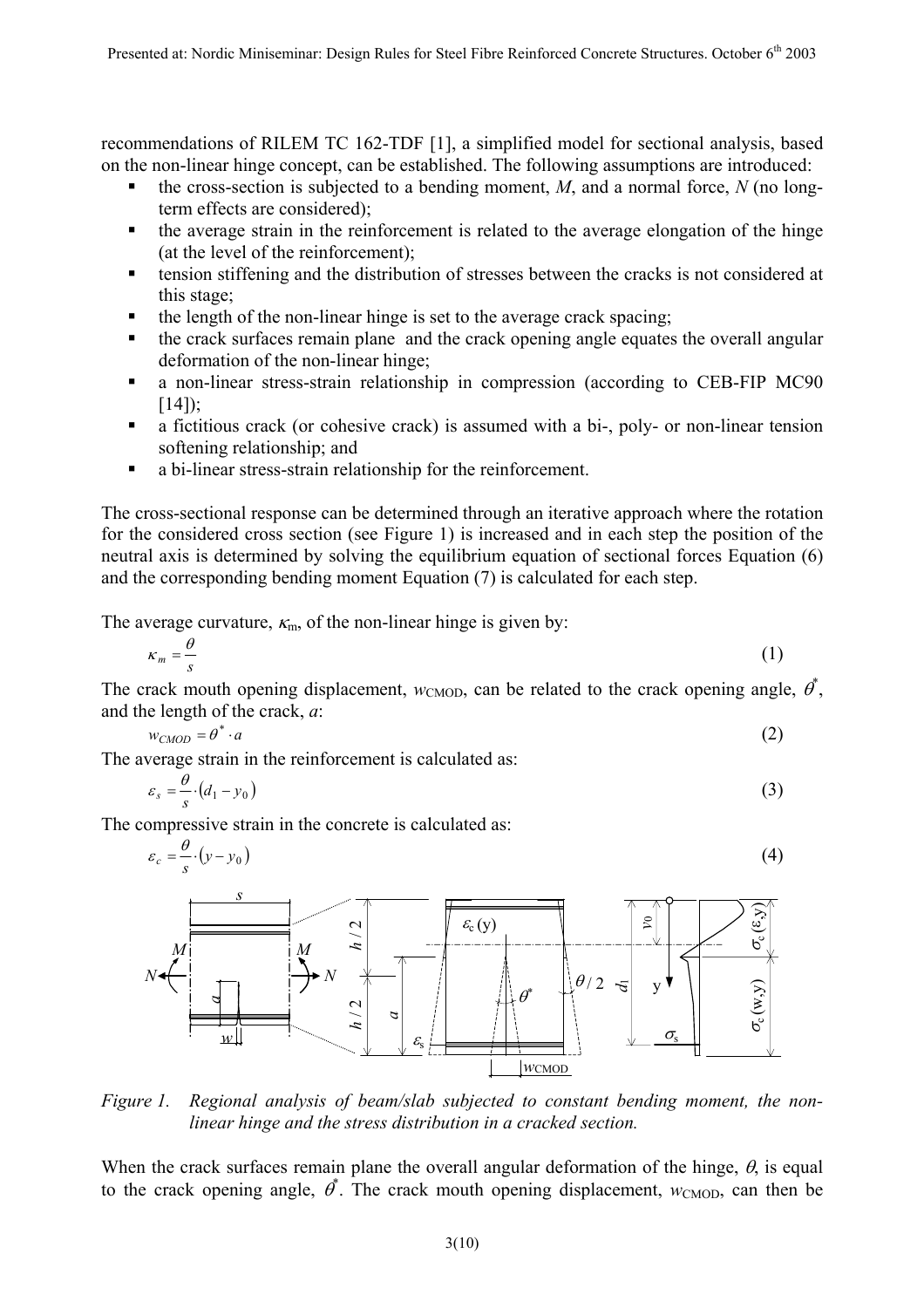related to the depth of the neutral axis,  $y_0$ , the overall angular deformation of the hinge,  $\theta$ , the tensile strength, *f*t, the modulus of elasticity, *E*, the normal force, *N*, the cross-sectional area, *A*, and the length of the non-linear hinge, *s*, by:

$$
w_{CMOD} = \theta(h - y_0) - \left(\frac{f_t}{E} - \frac{N}{A \cdot E}\right)s
$$
\n(5)

Based on these assumptions and the stress distribution in Figure 1, the sectional forces can be written as:

$$
\frac{N}{b} = \int_{0}^{h-a} \sigma_c(\varepsilon, y) dy + \int_{h-a}^{h} \sigma_f(w, y) dy + \sigma_s \cdot A_s \tag{6}
$$

$$
\frac{M}{b} = \int_{0}^{h-a} \sigma_c(\varepsilon, y) \left( y - \frac{h}{2} \right) dy + \int_{h-a}^{h} \sigma_f(w, y) \left( y - \frac{h}{2} \right) dy + \sigma_s \cdot A_s \cdot \left( d_1 - \frac{h}{2} \right)
$$
(7)

### **2.2 Numerical model - Finite element analysis**

A more general approach, than the analytical models, is the finite element method; were it is possible to take into account the effects of bond-slip, cracking, multi-axial stress states, the stress distribution between cracks, etc. The analysis, however, becomes, for larger structures, time consuming. On the other hand, an analysis can be used to investigate and check the assumptions of the non-linear hinge model and to compare the result.



*Figure 2.* Detailed analysis of a beam segment for regional behaviour. The figure shows the *longitudinal strain in the concrete, the dark regions indicate cracks.* 

#### **3. ANALYSIS OF FLEXURAL BEHAVIOUR OF SLABS**

### **3.1 Introduction**

We consider a slab, 250 mm thick and 1 m wide, having 0.1% reinforcement placed 225 mm from the top of the slab. If otherwise not stated the following material properties have been used. For the concrete: tensile strength  $f<sub>t</sub> = 2.5$  MPa, compressive strength  $f<sub>c</sub> = 38$  MPa, and modulus of elasticity  $E_c = 30$  GPa. For the reinforcement: a yield stress  $f_y = 500$  MPa, a tensile strength  $f_u = 550 \text{ MPa } (\varepsilon_u = 6\%)$ , and the elastic modulus  $E_s = 200 \text{ GPa}$ . Furthermore, the FRCs were simulated by a bi-linear stress-crack opening relationship in tension (see Figure 3).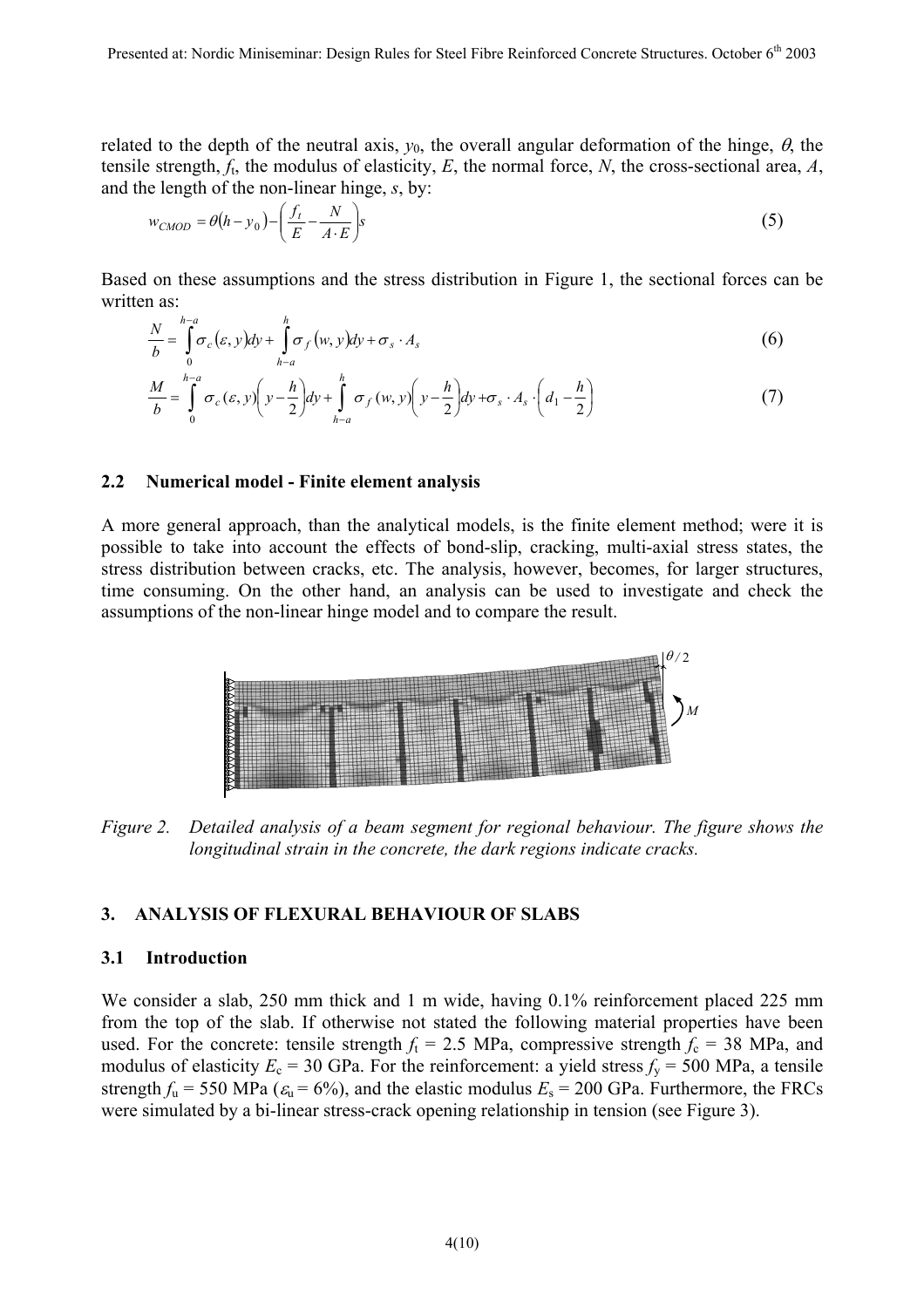

*Figure 3. Definition of constitutive parameters used in the cohesive crack model. The material is assumed linear elastic in the pre-cracked region, (a), while a bi-linear relationship is used for the cracked region, (b).*

#### **3.2 Estimation of the length of the non-linear hinge**

A reasonable assumption has to be made regarding the length of the non-linear hinge, *s*. As can be seen in Figure 4, the length, *s*, does not influences the maximum moment resistance to any large extent. However, the length has a large influence in the pre- and post-peak stages; a long hinge leads to lower moment for a given rotation and a short hinge length increases the ductility.



*Figure 4. Effect of the length of the hinge on (a) the moment-curvature relationship and (b) the crack propagation. Length of the hinge, s: 50, 75, 100, 125, 150, and 200 [mm].*   $a_1=10$  [mm<sup>-1</sup>],  $a_2=0.025$  [mm<sup>-1</sup>],  $b_2=0.5$ .

To check the assumption of the hinge length a comparison was made between the non-linear hinge model and FE-analyses (see Figure 2). The FE-analyses were performed with the program DIANA (version 8.1 [15]). In the analyses, a smeared crack approach were used, the crack band with, *h*, were, for the FRC, set to 12.5 and 25 mm (two respectively four elements) as cracking did not localize in one element. The bi-linear stress-crack opening relationship was transformed into a stress-strain relationship by dividing the crack opening with the crack bandwidth. Furthermore, bond-slip behaviour was modelled with interface elements, which were given a bond-slip relationship according to the CEB-FIP MC90 [14], assuming confined concrete with good bond conditions. As can be seen in Figure 5, the overall behaviour is predicted fairly well and the peak-moment also corresponds. However, the FE-analyses show a somewhat stiffer behaviour during the cracking stage and yielding occurs at a smaller rotation. This is expected as tension stiffening was ignored in the simplified non-linear hinge model. Furthermore, the difference at the first crack development is due to convergence problems in the FE-analysis.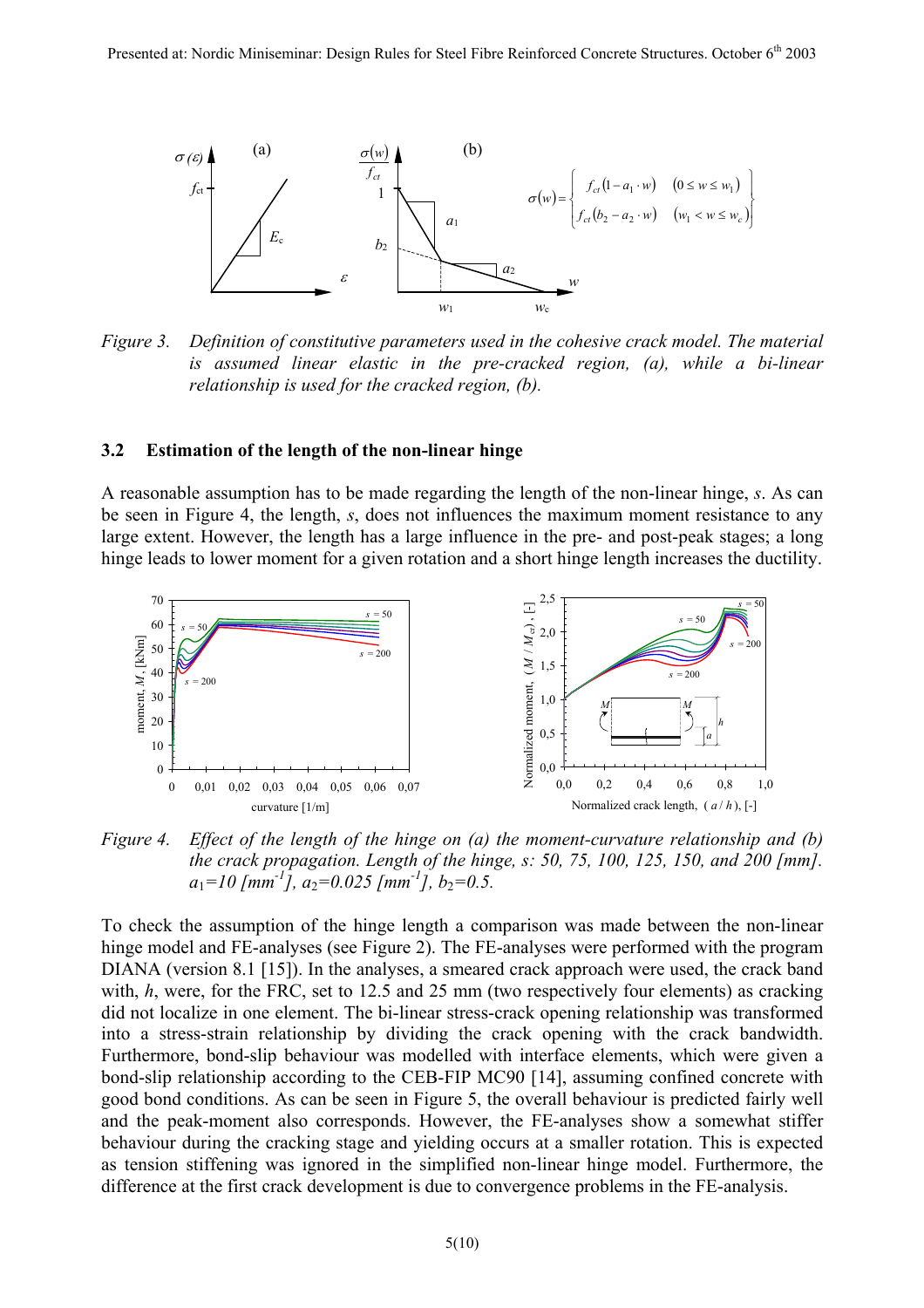

*Figure 5. Comparison of the non-linear hinge model and FE-analysis, with different hinge lengths and crack bandwidths. (a) For fibre reinforced concrete with 0.1 % reinforcement and (b) for normal reinforced concrete with 0.2 % reinforcement, and a softening curve according to Cornelissen et. al. [16].* 

#### **3.3 Influence of the stress-crack opening relationship**

Figure 6 and Figure 7 shows how the parameters of the bi-linear stress-crack opening influence the moment-curvature relationship. As can be seen in Figure 6,  $a_1$  mainly have an influence on the pre-peak stage until a critical value for  $a_1$  is reached (corresponds to low values of  $a_1$ ) after which it also influences the maximum moment resistance of the cross-section. Further,  $a_2$ mainly influences the shape of the moment-curvature relationship after that the maximum moment of the cross-section is reached. For low values, the moment do not decrease with increasing rotation, but as  $a_2$  is increased the maximum moment will be decreased and the moment decreases with increased rotation. The parameter  $b_2$  has a large influence on the maximum moment and the pre-peak part; as  $b_2$  increases the moment resistance is increased, as can be seen in Figure 7(a). The concrete quality (compressive and tensile strength and modulus of elasticity) mostly influences the maximum moment (which increases for concrete with a higher tensile and compressive strength), see Figure 7(b). But also the pre- and post-peak part of the moment-curvature relationship is affected; the drop at the first peak becomes steeper and larger for concrete with a higher strength, this is also valid for the post-peak stage.



*Figure 6. Effect of a*1 *and a*2 *on the moment-curvature relationship. (a) a*1*: 20, 10, 5, 2.5, and 1,*  $a_2=0.025$  and  $b_2=0.5$ . (b)  $a_2$ : 0.5, 0.25, 0.1, 0.05, and 0.025,  $a_1=10$  and  $b_2=0.5$ .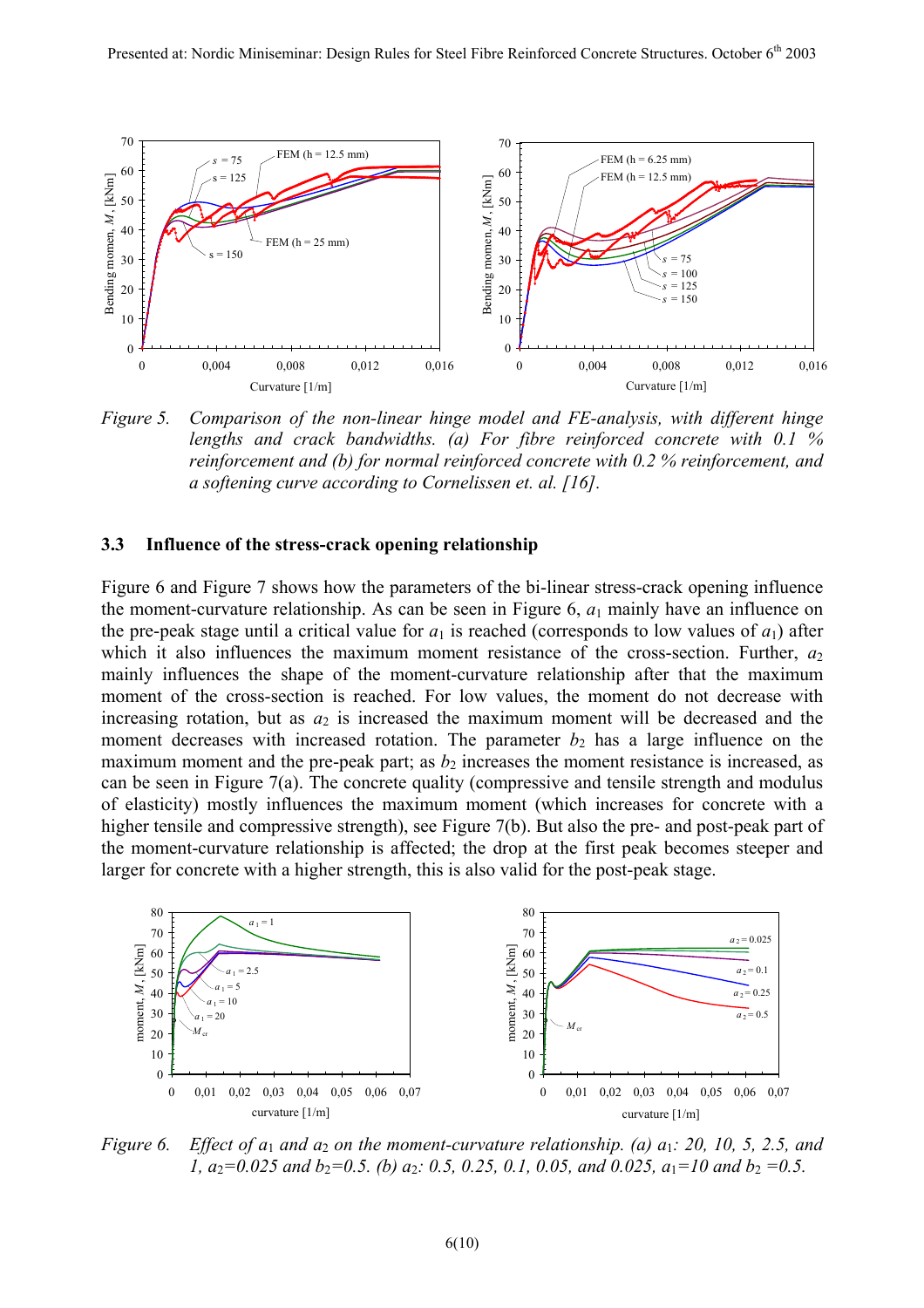

*Figure 7. Effect of b<sub>2</sub> and concrete quality on the moment-curvature relationship. (a) b<sub>2</sub>: 0.25, 0.4, 0.5, 0.6, and 0.75, a*<sub>1</sub>=10 *and a*<sub>2</sub>=0.025. *(b)* Concrete: C20 *(f<sub>c</sub>*=28 *MPa, f<sub>t</sub>*=2.25 *MPa, E*c*=29 GPa), C30 (f*c*=38 MPa, f*t*=2.9 MPa, E*c*=30.5 GPa), C40 (f*c*=48 MPa,*   $f_t = 3.5 \, MPa$ ,  $E_c = 35 \, GPa$ ), and C50 ( $f_c = 58 \, MPa$ ,  $f_t = 4.1 \, MPa$ ,  $E_c = 37 \, GPa$ ).

Figure 8 and Figure 9 shows how the parameters of the bi-linear stress-crack opening relationship influence the crack propagation, which is visualised as the normalized length of the crack. From the figures it can be seen that the peak-moment occurs at a crack length around 0.8 of the depth.



*Figure 8. Effect of a<sub>1</sub> and a<sub>2</sub> on the crack propagation. (a) a<sub>1</sub>: 20, 10, 5, 2.5, and 1, a<sub>2</sub>=0.025 and*  $b_2=0.5$ . (b)  $a_2$ : 0.5, 0.25, 0.1, 0.05, and 0.025,  $a_1=10$ ,  $a_2=0.025$ ,  $b_2=0.5$ .



*Figure 9. Effect of b<sub>2</sub> and concrete quality on the crack propagation. (a) b<sub>2</sub>: 0.2, 0.4, 0.5, 0.6,*  $\overline{a}$ *and 0.8, a*<sub>1</sub>=10 *and a*<sub>2</sub>=0.025. (b) Concrete: C20, C30, C40, and C50.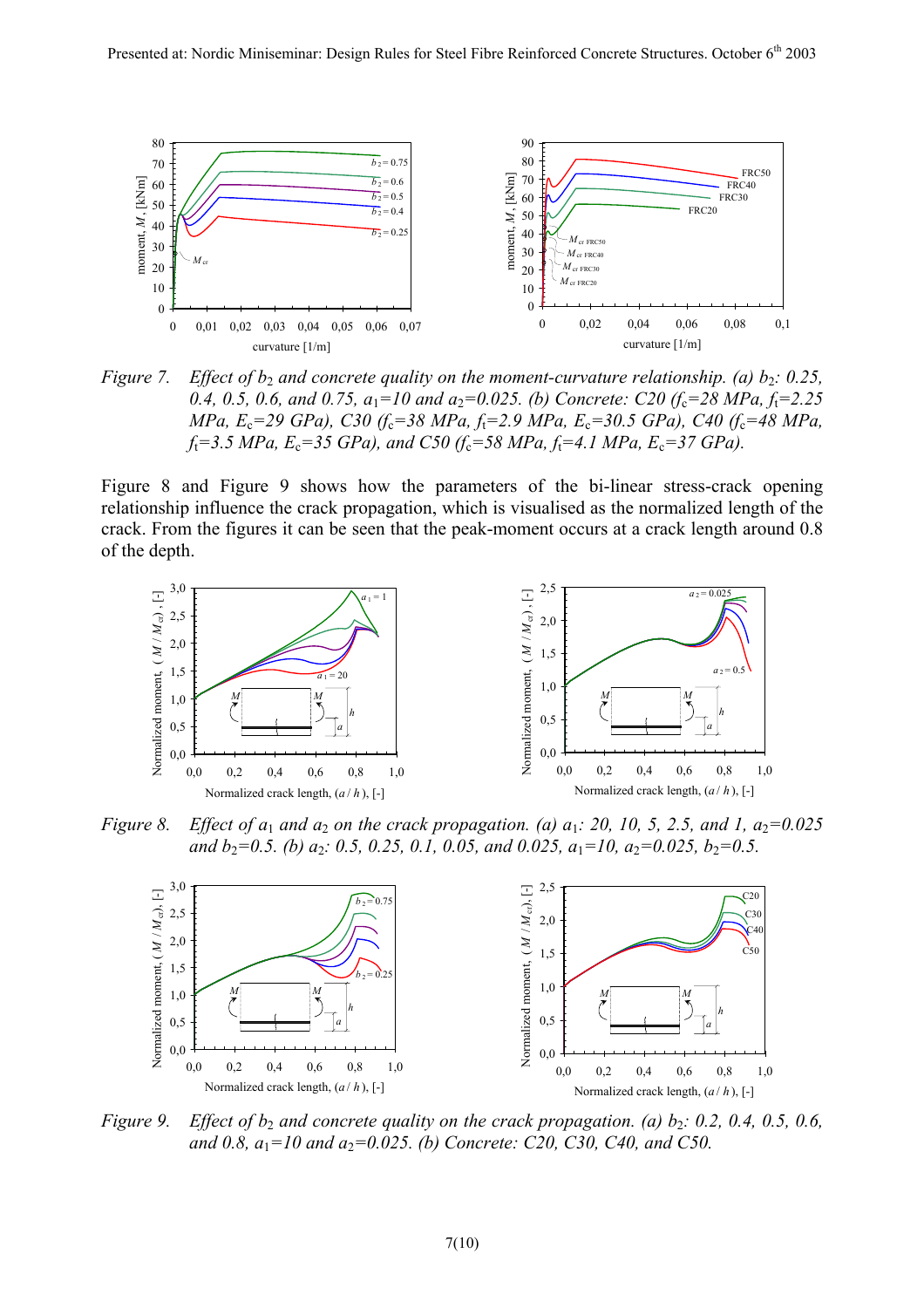### **3.4 Comparison of conventional RC-members and FRC-members**

In Figure 10 a comparison is made between a slab with conventional concrete and a fibrereinforced slab. Different cases, providing the same maximum moment, have been investigated. The slab with conventional concrete was analysed considering the fracture energy, *G*f, and with a shape of the softening curve according to Cornelissen *et. al.* [16]. Different reinforcement ratios, ρ, were investigated as well as reinforcement with higher yield strength, *f*y. For the FRC, four cases were investigated, for concretes with two different strength classes, with:  $b_2 = 0.5$  and reinforcement with yield strength of either 500 or 600 MPa;  $b_2 = 0.4$ ; and  $b_2 = 0.25$ . For the conventional concrete two cases were investigated for each type of concrete: reinforcement with yield strength of either 500 or 600 MPa. The reinforcement ratios,  $\rho$ , were chosen so that the moment resistance were the same for all the investigated cases.

As can be seen in Figure 10, the main differences between the conventional slab and the FRC slab are the increased moment resistance and stiffness. After crack initiation the crack propagates fast in the conventional concrete, to a height of 0.7 compared to 0.5 for the FRC (see Figure 11). Moreover, the flexural stiffness is larger for the FRC member, which would lead to less deflection for a fibre-reinforced member, see Figure 12.



*Figure 10. Comparison between FRC and conventional concrete. (a)*  $f_c$ =38 MPa,  $f_t$ =2.5 MPa, *E*c*=30 GPa. (b) f*c*=48 MPa, f*t*=3.0 MPa, E*c*=35 GPa.* 



*Figure 11. Comparison between crack propagation in FRC and conventional concrete. (a) f*c*=38 MPa, f*t*=2.5 MPa, E*c*=30 GPa. (b) f*c*=48 MPa, f*t*=3.0 MPa, E*c*=35 GPa.*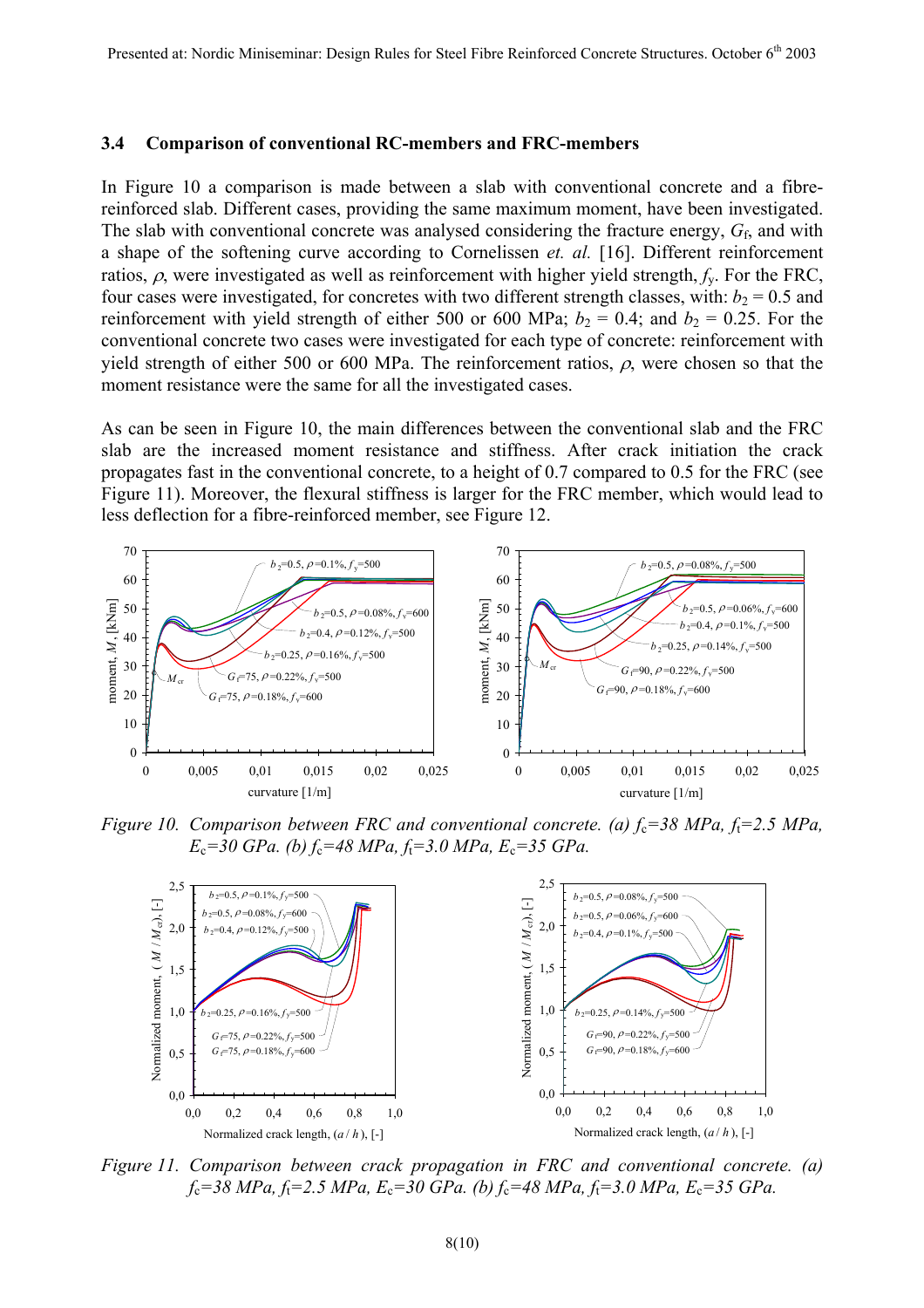

*Figure 12. Comparison between flexural stiffness of FRC and conventional concrete. (a)*  $f_c = 38$ *MPa, f*t*=2.5 MPa, E*c*=30 GPa. (b) f*c*=48 MPa, f*t*=3.0 MPa, E*c*=35 GPa.* 

## **4. CONCLUSIONS**

With a simplified analytical model it was possible to analyse the flexural behaviour and to investigate how the shape of the stress-crack opening relationship, the material properties of the concrete, the reinforcement ratio and yield strength of the reinforcement influences the flexural behaviour. The model assumptions, however, need to be verified with full-scale experiments and a more comprehensive numerical study. Furthermore, long-term effects, like creep and shrinkage, as well as the effects of tension stiffening should be included in the model.

It was shown that the shape of the tensile softening curve not only influences the maximum moment but also the crack propagation stage is highly influenced. In this study a bi-linear stresscrack opening relationship was used and from this it can be concluded that:

- The slope of the first part of the stress-crack opening relationship,  $a_1$ , mainly influences the crack propagation stage. This corresponds to the serviceability limit state.
- The slope of the second part of the stress-crack opening relationship,  $a_2$ , mainly influences the shape of the moment-curvature relationship after the peak-moment is reached. For higher values of  $a_2$  (corresponding to short fibres, fibres breaking, or fibres with a poor pull-out behaviour) the maximum moment is reached early and decreases with increased curvature. This is not a preferred behaviour for continuous members where moment redistribution takes place.
- The parameter  $b_2$  (related to the volume fraction and efficiency of the fibres) influences the moment level, i.e. a higher value leads to a higher moment resistance. However, for high values it leads to an almost elastic plastic behaviour.

The main difference between conventional RC-members and FRC-members is the increased stiffness during the initial crack propagation. As can be seen in Figure 10 & Figure 11; for the RC-member, after crack initiation the moment continue to increase until the flexural moment is about 1.4 times the cracking moment (at a crack height of about 0.3 to 0.4). After this point, the moment decreases until the crack has propagated to a height of 0.8 of the section depth and the moment starts to increase (i.e. the reinforcement starts to work). For the FRC-member, the moment continues to increase until a crack height of about 0.5, at which the flexural moment is about 1.6 to 1.7 times the cracking moment. After this point is reached the moment slightly decreases until the reinforcement starts to work and the moment increases again. Another